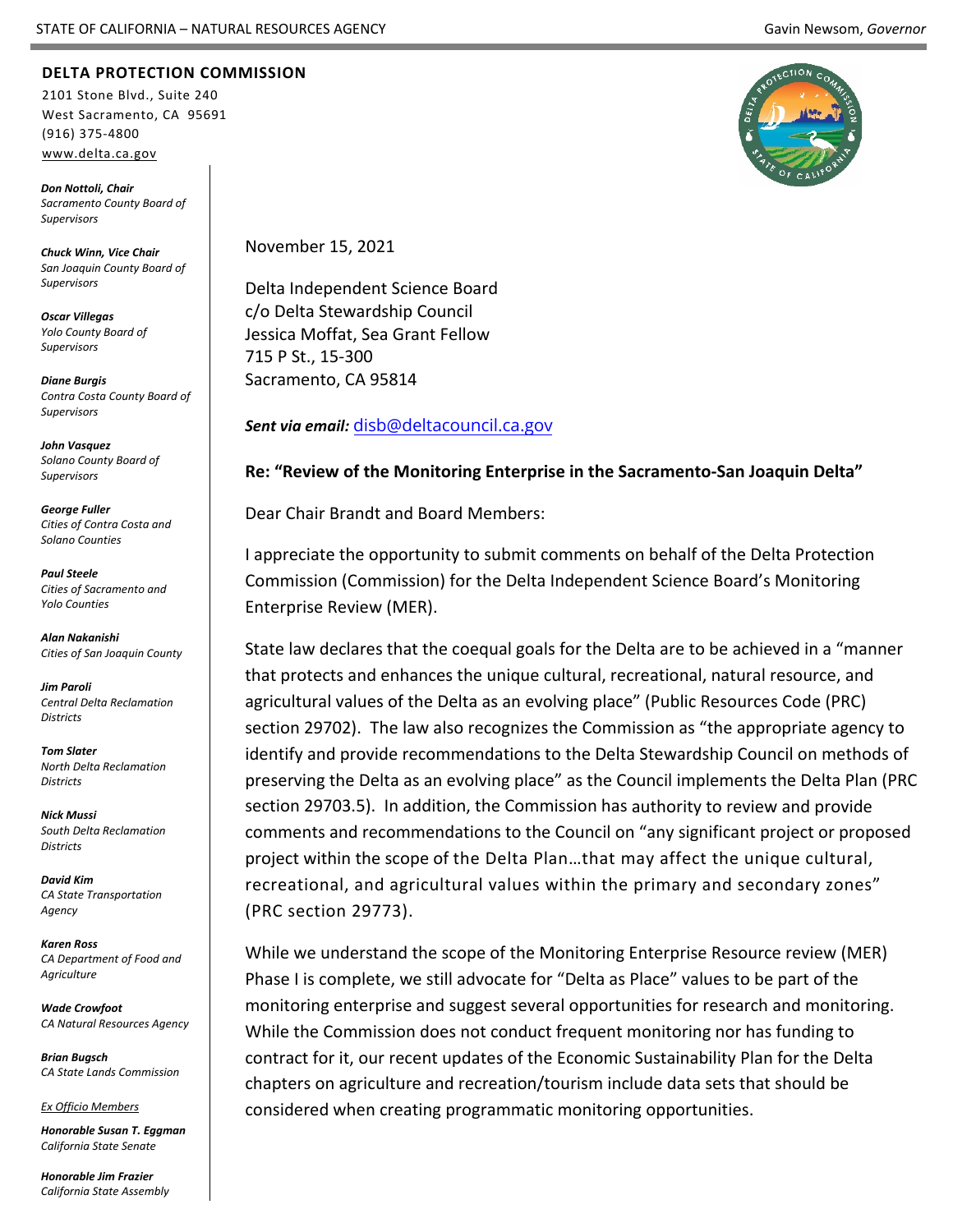In the recent Delta Independent Science Board review, Board members synthesized the common management themes and actions from planning efforts spanning 2013 to 2017 (see page 24). The Commission notes that the only "Delta as Evolving Place" actions in this list are "flood management" and "land use management." However, the Commission has emphasized during the MER review that the cultural and tribal elements of the Delta have been understudied (at best) and ignored (at worst). We suggest that this list of themes and actions be expanded to include a review of "Cultural Asset Management (Delta as Evolving Place)." This proposed action has been elevated in status with the designation of the Sacramento-San Joaquin Delta National Heritage Area (Delta NHA) by Congress in early 2019.

We support efforts to make data accessible to the public, decision makers, other scientists, and stakeholders. One of the founding principles for the Delta NHA management plan is to ensure the cultural assets are shared with partners and decision makers (though shielding sensitive and non-disclosed data) so the Commission can support long-term protection and enhancement of critical assets. Commission staff endeavor to have an inventory where the data are correct and reliable, and welcome the opportunity to provide critical information needed for management decisions in the Delta. We appreciated the ISB's summary of best monitoring practices on pages 58 to 66 as we begin our own inventory work under the advice of our Commission, Task Force, and Advisory Committee members.

The "Monitoring Needs Profiles" for each of the seven management themes relevant to the Delta were developed to understand potential gaps or redundancies based on the inventory analysis. With the inclusion of a new "eighth" theme, we suggest some preliminary review of cultural assets be included in this section of the report. Even an admittance of the significant gap in current understanding of these assets could help with securing necessary funding for more studies.

Later in the document, the Delta ISB identified monitoring gaps in chemical contaminants, harmful algal blooms, non-native species/invasive species, and dredging (see pages 35-38). The Commission is supportive of future actions taken to reduce these monitoring gaps as they directly impact the people who live, work, and recreate in the Delta.

We also agree with the assessment that there is a gap in the monitoring of "recreation and tourism" (page 39). The Commission updated recreation and tourism data for the Economic Sustainability Plan update in 2020. However, we still see a large gap in our knowledge of recreation use in the Delta. In addition, the ISB notes "According to the monitoring activity inventory compiled for Component 1 of this review, most monitoring activities of relevance to the Delta occurs at the state scale (31%), followed by the Delta regional (29%), local (19%), and national scales (18%)" (page 77). The known lumping of recreation and tourism data to the national, state, and local scale has been identified in many related reports and has hindered decision making. Regional or local data to illuminate baselines or trends in recreation and tourism are rare. The Delta only covers portions of five counties, so even lumping data into County scale can negate true trends analysis. Overly broad assumptions and comparing "apples to oranges" has made it difficult to quantify recreation and tourism impacts when evaluating major construction projects such as the isolated conveyance proposals.

Thank you for your support of social science monitoring for the Delta region.